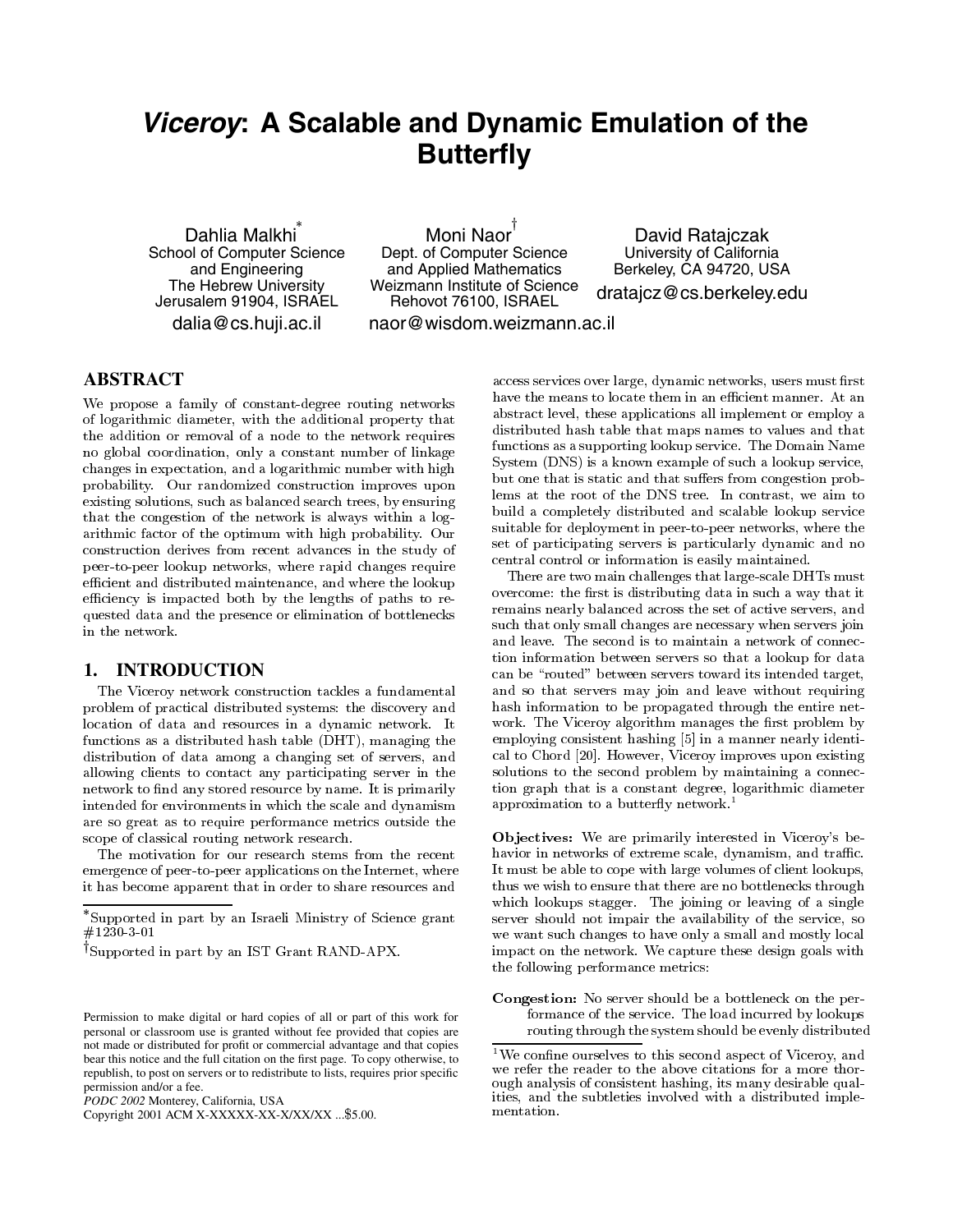among participating lookup servers. We define this formally in Section 6.1.

- Cost of join/leave: The service should accommodate changes easily. In particular, when servers join or leave, only a small number of servers should change their state.
- Lookup path length: The forwarding path of a lookup should involve as few machines as possible. We aim to minimize the maximum path length in the network. In later sections, this will be referred to as the dilation of the network.

Clearly there are tradeoffs associated with some of these objectives. Creating a network with greater connectivity may reduce lookup path length, but it will also increase the number of linkage updates during joins and leaves; on opposite extremes would be a simple ring, and a complete graph. Similarly, there are some schemes that optimize all criteria but one. A balanced binary tree<sup>2</sup>, for example, has desirable locality properties and logarithmic path length, but has abysmal congestion at the root.

The Case for constant degrees: In developing Viceroy, our primary motivation was to achieve an algorithm with constant linkage cost, logarithmic path length, and with the best achievable congestion given those constraints. We emphasize constant linkage cost for several reasons. First, we believe that the practical cost of updating links far exceeds normal lookup costs because it involves coordination between multiple machines; each change could require new session information to propagate between machines, or could even require multiple machines to acquire locks in order to rigidly maintain the consistency of the network. Second, reducing the number of edges in the graph reduces the ambient traffic associated with pings and control information, and maintaining a constant degree network assuages concerns about the cost of too many open connections at servers. Third, there are cases when it is desirable for a server to notify its outgoing and incoming connections that it is leaving, and thus the degree of the network directly relates to the load incurred by joins and leaves.<sup>3</sup> While it is a justifiable concern that low degree networks are unsuitable for failure-prone environments, we feel that issues of fault tolerance should be handled separately from routing design choices using clustering techniques. Section 7.2 describes one such scheme and presents further justification for making this design choice.<sup>4</sup>

The framework: In order to distribute key-value pairs across a set of participating servers, we treat both the servers and the keys as points in a specially chosen metric where two keys that are *close* under the metric reside on servers that are also close under the metric. A particular key-value pair resides on the server that is *closest* to the key. The choice of the next hop in a route is calculated based on a comparison between the point of the target key and the current server's point. This framework captures several recent proposals, including Consistent Hashing [5] and Chord [20] (rings),

CAN [18]  $(d$ -dimensional tori), Plaxton et al. work [16] and OceanStore [7] (hypercubes). (See more in the Section 1.1.) The mapping we use is identical to Chord as we map keys and servers to the unit ring  $[0..1)$ . For a given set of active servers, a server manages all key-value pairs that have names between its counter-clockwise neighbor's name and its own name. We therefore say that a key is mapped to its successor on the ring.

Routing on Viceroy networks uses links between successors and predecessors on the ring for short distances. Borrowing from the ideas of Kleinberg [6] and Barriere et al. [2], we augment the ring construction with a constant number of long range contacts chosen appropriately so that a localized routing strategy produces short paths. The inspiration from [6] is that these few long range contacts should be chosen randomly with a particular bias toward closer points.<sup>5</sup> In attempting to improve the worst-case performance of such a scheme, we arrived at an approximation to the classical butterfly network, as described below. Unlike Kleinberg's work, the resulting topology has only logarithmic dilation (instead of polylogarithmic).

The Viceroy topology: Viceroy networks are a composition of an approximate butterfly network<sup>6</sup> and the connected ring of predecessor and successor links mentioned previously. In addition to predecessor and successor links, each server includes five outgoing links to chosen long range contacts. First, each node selects a *level* at random in such a way that when *n* servers are operational, one of  $\log n$  levels is selected with nearly equal probability. For a level  $\ell$  node, two edges are added connecting it to nodes at level  $\ell + 1$ : A "down-right edge is added to a long-range contact at level  $\ell+1$  at a distance roughly  $1/2^{\ell}$  away, and a "down-left edge at a close distance on the ring to level  $\ell + 1$ . In addition, an "up" edge to a close-by node at level  $\ell - 1$  is included if  $\ell > 1$ . Finally, "level-ring" links are added to the next and previous nodes of the same level  $\ell$ . Figure 1 depicts an ideal Viceroy network. For simplicity, the up link, as well as ring and level-ring links are not depicted.

Routing proceeds in three stages: the first one consists of a climb using up connections to a level 1 node. In the second stage, routing proceeds down the levels of the tree using the down links; moving from level  $\ell$  to level  $\ell+1$ , one follows either the edge to the close-by down link or the far-away down link, depending on whether x is at distance greater than  $1/2^{\ell}$ or not. This continues until a node is reached with no down links, which presumably is in the vicinity of the target. Finally, a "vicinity" search is performed using the ring and level-ring links until the target is reached (which may not be at a leaf in the tree). We will show that this process requires only  $O(\log n)$  steps with high probability in a random network construction<sup>7</sup>. Formalizing and proving this result, as well as measuring the other performance metrics, will be the focus of the remainder of this paper.

Contributions of this work: We present a simple and ef-

<sup>&</sup>lt;sup>2</sup>specifically, those variants with constant linkage cost [9, 14]  ${}^{3}$ In [8], it is shown that such communication is necessary to construct a DHT with atomic data semantics.

<sup>&</sup>lt;sup>4</sup>See [8] for a more thorough examination of this approach.

<sup>&</sup>lt;sup>5</sup>While Kleinberg's paper is descriptive, explaining how a social network allowing efficient routing may develop, a construction readily follows from his work.

 ${}^6A$  butterfly network is described, e.g., in [19].

 $7$ Throughout this work we use the term with high probability (w.h.p.) to mean with probability at least  $1 - c/n$  for some  $c>0$ .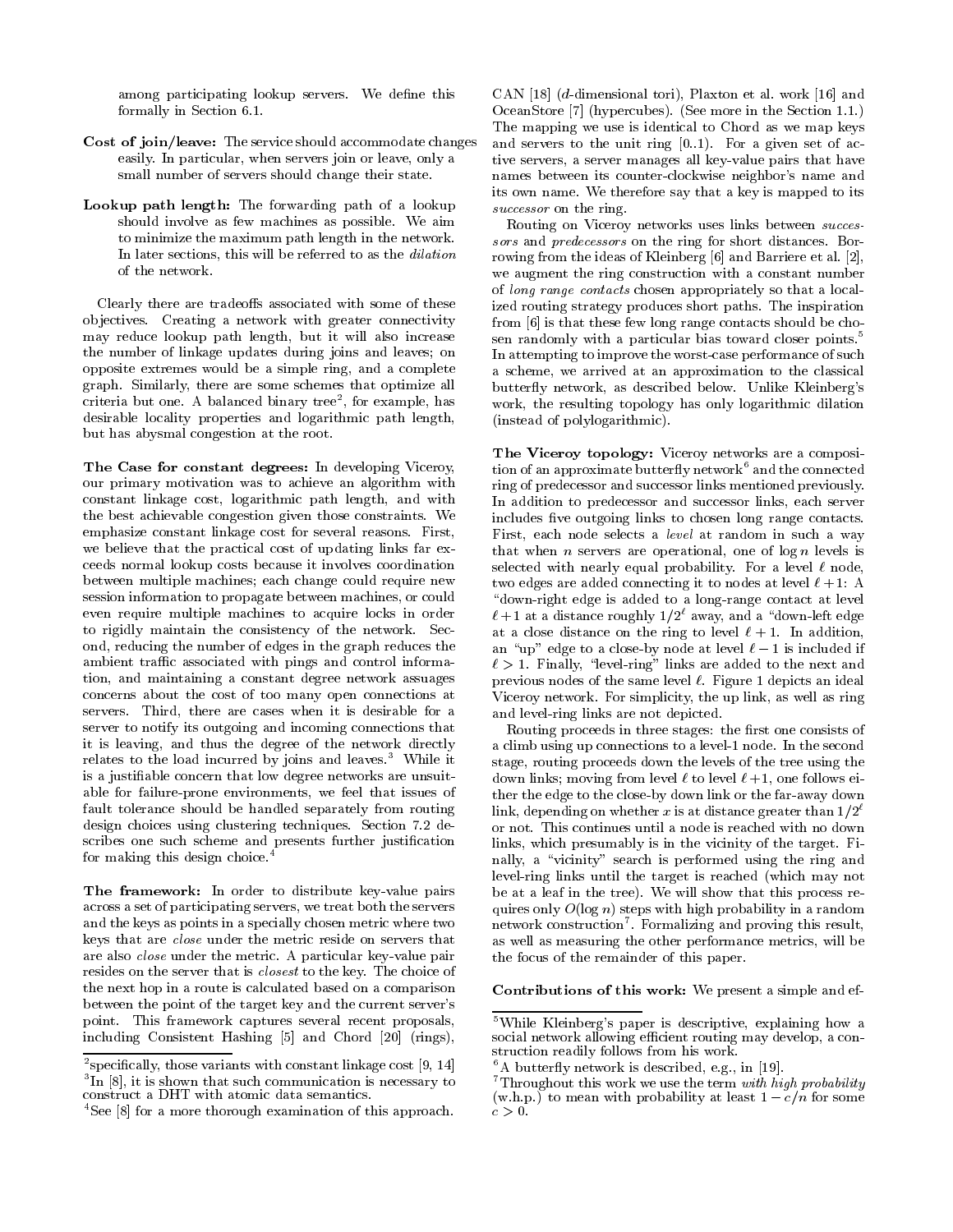

ficient network construction that maintains constant degree networks in a dynamic environment. Routing is achievable on these networks in  $O(\log n)$  hops and with nearly optimal congestion. This is the first proposal of a decentralized and dynamic network where all of these properties are achieved simultaneously. The events of a server joining and leaving the system induce  $O(\log n)$  hops and require only  $O(1)$ servers to change their states.

#### 1.1 **Related work**

The proliferation of Internet-scale services and the advent of peer-to-peer applications has focused considerable attention on the resource lookup problem presented here. Many popular services, such as DNS, LDAP, and file-sharing services (such as Napster and Gnutella), rely on some partitioning of data across a dynamic network. Recently, several schemes have been proposed that address the scalability and dynamic requirements of a world-wide lookup service.

The Chord lookup service [20] presents a solution that has greatly influenced our approach. Specifically, we borrow from it the design that maps name servers and resources onto the same domain, and the use of a doubly-connected ring as the underlying structure. However, our solution differs from it in several important ways. First, in Chord, each node maintains a logarithmic number of long-range links, yielding a logarithmic number of join/leave linkage updates in expectation and with high probability. In contrast, Viceroy has constant out-degree, yields a constant expected linkage cost, and with high probability, a random sequence of  $O(\log n)$ updates has a total  $O(\log n)$  linkage cost. Second, in Chord, the way in which the network is maintained appropriately over the lifetime of the system is not fully described, and is deferred to a background maintenance process. In contrast, we have placed an emphasis on fully describing the way in which the network evolves during server joins and leaves, and on analyzing its worst case behavior.

The algorithm of Plaxton et al. [16] was originally devised to route web queries to near-by caches, and has been employed in the Tapestry naming service [21]. Similar to Chord, its basic scheme is a distributed hash table with efficient request routing between lookup servers using an efficient, dynamic routing structure. The routing algorithm is a randomized approximation of a hypercube. Compared with our scheme, the method of [16] has logarithmic expected join/leave complexity.

The recent work by Ratnasamy et al. [18] places a similar stress to ours on a constant degree network for routing lookup requests. Their Content Addressable Network  $(CAN)$  dynamically maintains an approximation to a  $d$ dimensional torus, for a chosen constant  $d$ . Their expected routing complexity is  $O(dn^{(1/d)})$ , compared with logarithmic in our construction.

Table 1 provides a snapshot of the performance of each of these methods, as well as the Viceroy scheme, according to our chosen performance metrics.

Work on data structures has produced some related results. SkipLists [17], for example, lend themselves to distributed construction and similarly employ randomization for efficient routing. Compared with our method, some of the nodes in a SkipList suffer a load which is linear in the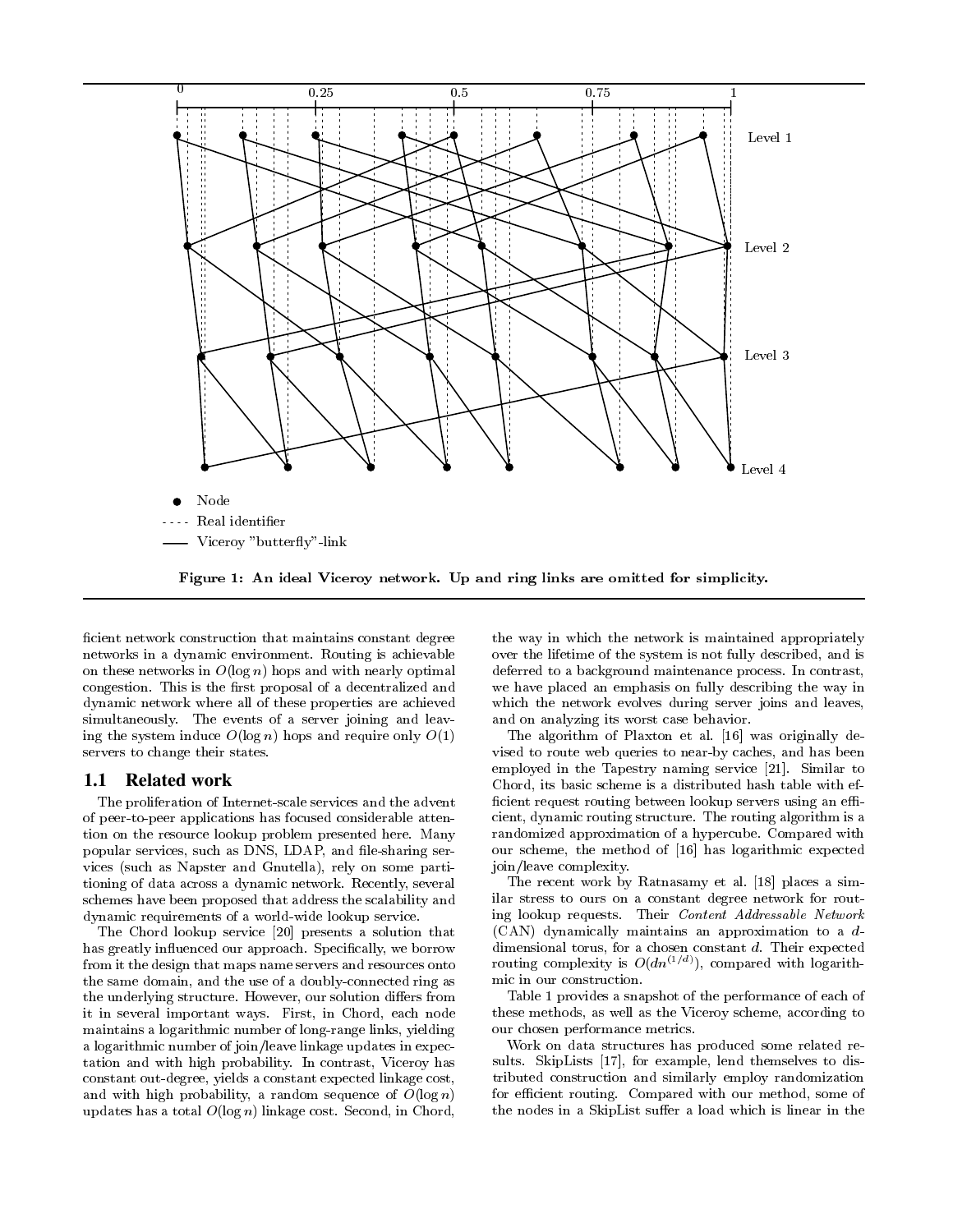| Lookup scheme    | dilation     | congestion     | linkage  |
|------------------|--------------|----------------|----------|
| Chord[20]        | $\log n$     | $(\log n)/n$   | $\log n$ |
| Tapestry [21]    | $\log n$     | $(\log n)/n$   | log n    |
| CAN[18]          | $dn^{(1/d)}$ | $dn^{(1/d-1)}$ |          |
| Small Worlds [6] | $\log^2 n$   | $(\log^2 n)/n$ | ) ( 1    |
| Viceroy (ours)   | $\log n$     | $(\log n)/n$   |          |

Table 1: Comparison of expected performance measures of lookup schemes.

total traffic, where the load in our construction is balanced. Certain types of constant linkage-cost data structures are competitive with our scheme in every way except for congestion [9, 14]. Proposals for distributed data structures typically address the problem of join and leave complexity and state partitioning, but either require centralized control, or do not address congestion [4, 12].

There are other works that have looked at the problem of dynamic network construction with different emphases than ours. Pandurangan et al. address in [15] the problem of dynamically constructing a low-degree, logarithmic diameter network under a probabilistic model of arrival and departure; however their construction does not provide a routing scheme and their intended application is to disseminate queries to every server rather than to route to a particular server. Their method is also not fully distributed and employs a central server for newly connected nodes. One can view Viceroy as an improvement over their scheme in that logarithmic diameter is achieved in a distributed fashion, and its desirable congestion properties means that Viceroy can also be used for dissemination. Lin et al. are concerned in [10] with building graphs that remain connected in the face of many failure scenarios. Fiat and Saia in [3] are concerned with constructing a logarithmic diameter routing network that remains connected despite attacks on a large fraction of its nodes. Both of these constructions are static, and have logarithmic degree at each node.

### $2.$ SYSTEM MODEL AND PRELIMINAR-**IES**

#### **Terminology and notation**  $2.1$

The system consists of a varying set of participating servers (or simply, servers). We sometimes refer to an active set of servers as a *configuration*. Servers have real identifiers chosen uniformly at random from the range  $[0..1)$  before they join. By slight abuse of notation, we will refer to server identifiers simply as the servers themselves. All arithmetic in this range will be done modulo 1, and we refer to it as the *ring.* For any three real values  $x, y, z \in [0..1)$ , stretch $(x, y)$ is the clockwise region between  $x$  and  $y$  non-inclusive, and z is between x and y if  $z \in stretch(x, y)$ . There are two measures of interest related to stretches: their length and the *number* of servers in them: The distance  $d(x, y)$  is the clockwise distance from x to y. The density  $q(x, y)$  is the number of servers present in  $stretch(x, y)$ .

We denote by  $succ(x)$ , the clockwise neighbor of x on the ring in the current configuration, and  $PRED(x)$ , its counterclockwise neighbor. Also, as a matter of convenience, we will use the term clockwise-closest as a shorthand for "closest in the clockwise direction"

Each server s has an additional positive integer identifier called its level, denoted slevel. The meaning of levels will become apparent when we discuss our network construction, but it intuitively indicates a server's placement in the butterfly network we construct. We denote by  $NLEVEL_i(x)$ , the clockwise-closest level-*i* server to  $x$ , i.e., a server of level  $i$ that is closest in the clockwise direction to  $x$ . Similarly, PLEVEL<sub>i</sub> $(x)$  denotes the server of level *i* that is closest in the counter-clockwise direction to  $x$ . We define the shorthand NEXTONLEVEL $(x)$  = NLEVEL<sub>x-level</sub> $(x)$ , i.e., the closest server of the same level as  $x$  in the clockwise direction from  $x$  (likewise, PREVONLEVEL $(x)$  = PLEVEL<sub>x, level</sub> $(x)$ ). Finally, the level-density  $q_i(x, y)$  denotes the number of level-i servers present in  $stretch(x, y)$ .

## 2.2 System model and assumptions

Each server maintains certain information about other servers to facilitate routing and the distribution of data in the network. When we say that a server  $s$  has a link to  $s'$ , this means that  $s$  has established a connection to  $s'$  and may forward requests to it. In practice this means that physical address information must be known to each of them, and internal state is kept about incoming and outgoing connections. For our purposes we will assume that any server can establish a connection to any other if it knows that server's identifier, and merely say that a "connection is made" rather than elaborate on how this is done at the protocol level.

Any server may voluntarily leave the system and new servers may spontaneously join it. However, we assume that joins and leaves are not correlated with server identifiers, and thus the server identifiers of an active set of servers always appear randomly distributed about the ring. In this paper we assume that multiple join and leave operations do not overlap, and servers never fail; we refer the reader to [8] for techniques to achieve concurrency and to handle failures in the system. In principle the system is capable of handling many parallel joins and leaves since with high probability the servers that have to change their state do not overlap; however to avoid dealing with issues such as locking we made the above assumption.

Lastly, it is an important feature that a client may invoke a lookup operation at any active server. However, the mechanism by which a client or joining server is initially advised of an active server is not discussed here.

## 3. THE VICEROY NETWORK

Every participating server has two associated values that determine its connectivity to the rest of the system: its *identity*  $s.id \in [0, 1)$  and its *level*  $\ell$  which is a positive integer. The identity of a server is fixed throughout its participation in the system, but the level will sometimes be changed in the course of the network's evolution. The link and routing structure of a Viceroy network is determined entirely by the identity and level information of the currently active servers, and is not affected by historical configurations or other sources of randomness.

Remark: given that the identity is fixed, we will simplify our notation and refer to both the server and the identity as  $s$  (and drop the  $s.id)$ .

The network consists of three sets of links: a general ring, where each node is connected to its successor and predecessor, level rings, where nodes of the same level are connected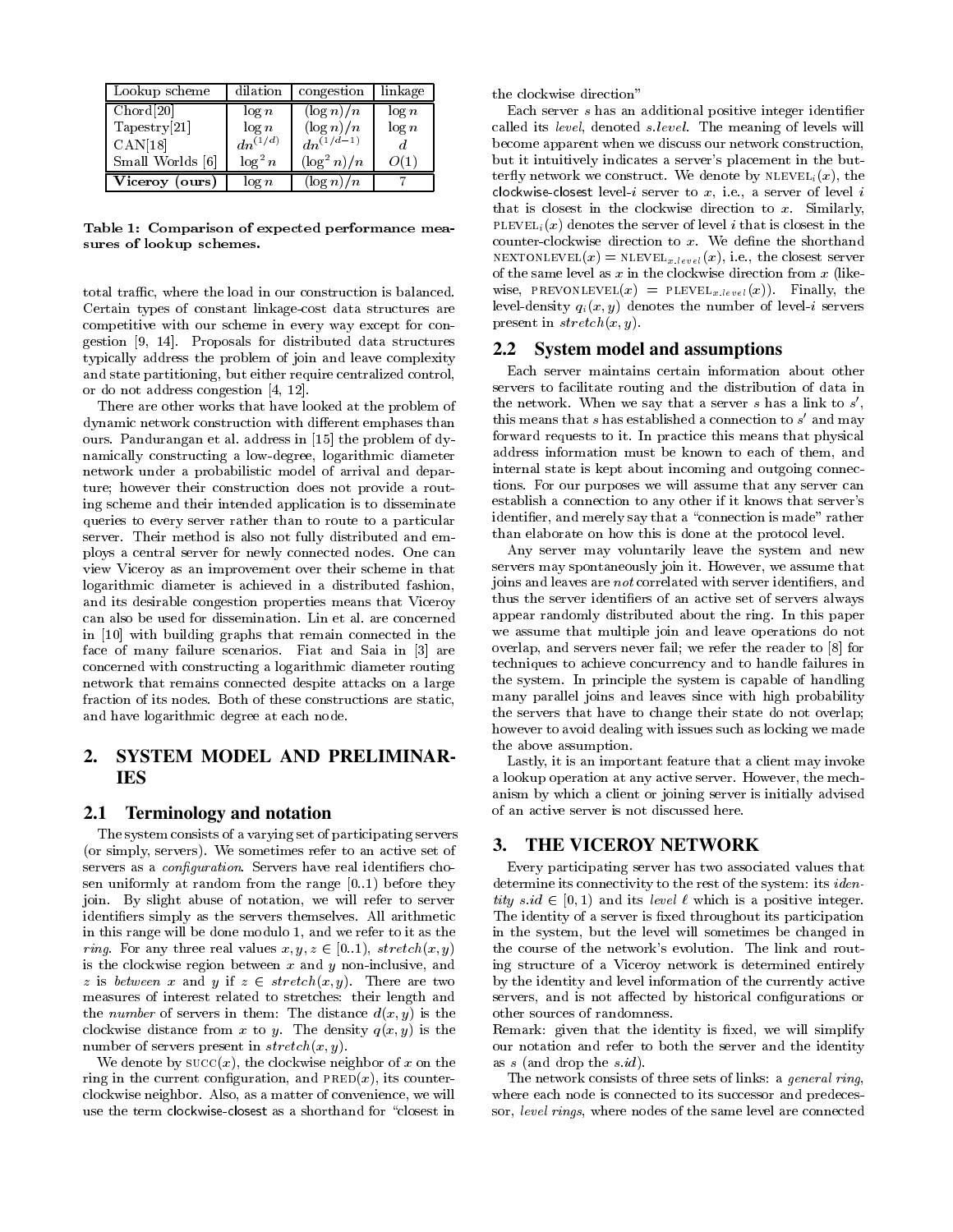to each other in a ring, and the *butterfly* where each nonleaf node at level  $\ell$  points to two "down" nodes of level  $\ell+1$ and each node at level  $\ell > 1$  points to an "up" level  $\ell - 1$ node. The left down link is chosen to be the first node of level  $\ell+1$  clockwise-closest to s (i.e. NLEVEL $_{\ell+1}(s)$ ), and the right down link is chosen to be the first node of level  $\ell + 1$ clockwise-closest to  $s + 1/2^{\ell}$  (i.e. NLEVEL $_{(\ell+1)}(s + 1/2^{\ell})$ ). An up link is chosen to be the level  $\ell - 1$  node clockwise-closest to s, i.e.  $NLEVEL_{\ell-1}(s)$ . Figure 1 depicts the relationship between the ring id's and the butterfly links.

It remains to discuss how levels are chosen, how joins and leaves affect this construction, and how routing is performed along the established connections.

### 4. **IDENTITY AND LEVEL SELECTION**

The ideal conditions for our algorithm occur when an equal fraction of  $n$  servers select each level between 1 and  $log n$ , and the server identifiers at any particular level are evenly distributed about the ring. Achieving these conditions exactly, however, would require a knowledge of  $\log n$ and might require all server identifiers and possibly all levels to change whenever a server joins or leaves. Without precise knowledge of  $n$ , and without altering server identifiers, our goal is to select levels that approximate the ideal conditions in a way that requires as few level changes as possible when a join or leave occurs. In this section we examine the properties of the random identity selection, and describe a way of selecting levels that achieves the above goal.

In our model, each server picks its identifier independently and uniformly from  $[0, 1)$  and this id does not change while it is active in the system. In practice, we are not concerned with choosing an id with infinite precision, and it suffices to generate a fixed number of random bits so as to plausibly avoid collisions.<sup>8</sup>

We now describe a distributed level selection algorithm and show that it provides a good dispersal of levels among servers. The basic idea is as follows: a server s first estimates n, then based on this estimate,  $n_0$ , it chooses a level between 1...  $\log n_0$  uniformly at random. Of course, the best way to estimate  $n$  is to simply count the servers that exist at the time of estimation. However, since precisely accounting the size of the network would require information to be propagated to every server each time the size changes, this would be too costly. Our goal is then to provide a good estimate of  $n$  while keeping the estimation procedure reasonably localized. To this end, our estimation procedure only utilizes the identifier information of the servers in the vicinity of the estimating server,  $s$ .

SELECT-LEVEL $(s)$ :

- 1. Let  $n_0 = 1/d(s, \text{succ}(s))$ .
- 2. Select a level  $\ell$  among  $[1 \dots \lfloor \log n_0 \rfloor]$  uniformly at random and return  $\ell$ .

### Figure 2: Level selection algorithm

Our simple algorithm is presented in Figure 2. By noticing that the expected distance between the estimating server and its successor is roughly  $1/n$ , we can get a "ballpark"

estimate for  $n$ . The elegance of this scheme is that a server must only reselect a level if its successor changes.<sup>9</sup>.

Good and sane networks: Our identity and level selection is designed so as to achieve a good dispersal of servers and level within the ring. The precise properties we need, sanity and goodness, are as follows (Recall that for servers s, t,  $q(s,t)$  denotes the number of servers in stretch(s, t) and  $q_i(s,t)$  denotes the number of servers of level i in stretch $(s,t)$ :

**Sanity:** When  $n$  servers are present, then w.h.p. every server running the SELECT-LEVEL algorithm estimated  $\log(n/(2 \log n)) \leq \lfloor \log n_0 \rfloor \leq 3 \log n$ . We say that any level  $\ell < \log(n/(2 \log n))$  is "sane."

**Goodness:** When  $n$  servers are present, the following is satisfied:

(1) A logarithmic-length stretch contains a logarithmic number of servers: For all servers  $s$ , w.h.p.

 $q(s, s + (\log n)/n) = O(\log n)$ . (2) Finding a server on a particular level takes a logarithmic number of ring steps in expectation, and square-log at worst: For all servers s and for  $i \leq \log(n/(2 \log n))$ , in expectation  $q(s, \text{NLEVEL}_i(s)) =$  $O(\log n)$  and w.h.p.  $q(s, \text{NLEVEL}_i(s)) = O(\log^2 n)$ .

(3) Finding a server on a 'sane' level  $j \leq \log(n/(2 \log n))$ takes a logarithmic number of ring steps: For all servers  $s$ , w.h.p.  $\min_{j \leq \log(n/(2 \log n))} \{q(s, \text{NLEVEL}_j(s))\} = O(\log n).$ 

(4) A stretch of logarithmic length contains one server in expectation, and at least one with non-negligible probability: For all servers s and for  $i \leq \log(n/(2 \log n))$ , in expectation  $E[q_i(s, s + (3 \log n)/n)] = 1$  and with probability at least  $1/2$  it holds that  $q_i(s, s + (3 \log n)/n) \geq 1$ .

(5) Level selections are evenly interleaved to within a logarithmic factor: For all servers s and for  $i, j \leq \log(n/(2 \log n))$ , in expectation  $E[q_i(s, \text{NLEVEL}_j(s))] = 1$  and w.h.p.  $q_i(s, \text{NLEVEL}_i(s)) = O(\log n).$ 

In the following claim, we state the sanity and goodness of our construction. The proof technique is rather standard, and is omitted due to space constraints.

CLAIM 4.1. The network identity and level selection scheme above is sane and good.

### 5. VICEROY CONSTRUCTION AND ROUT-**ING**

In this section, we describe how a Viceroy lookup network is constructed and maintained dynamically in a completely decentralized manner. We describe the operations: JOIN and LEAVE, which both call LOOKUP as a subroutine. We will discuss two variants of the LOOKUP operation in the next section.

A server s maintains the following variables, initially undefined:

 $s, s. level:$  the identity and the level chosen by  $s.$ 

<sup>&</sup>lt;sup>8</sup>In any case, collisions can be detected by merely performing a lookup on the chosen identity.

s predecessor s successor: ring pointers

<sup>&</sup>lt;sup>9</sup>We can improve this further by saying that a new level must be chosen only when  $\lfloor \log n_0 \rfloor$  changes (otherwise the current random selection is good enough). Also, even if  $\lfloor \log n_0 \rfloor$  changes, the new level chosen must only be put in place if it was a level that didn't exist before (if  $n_0$  increases), or if the current level no longer exists (if  $n_0$  decreases)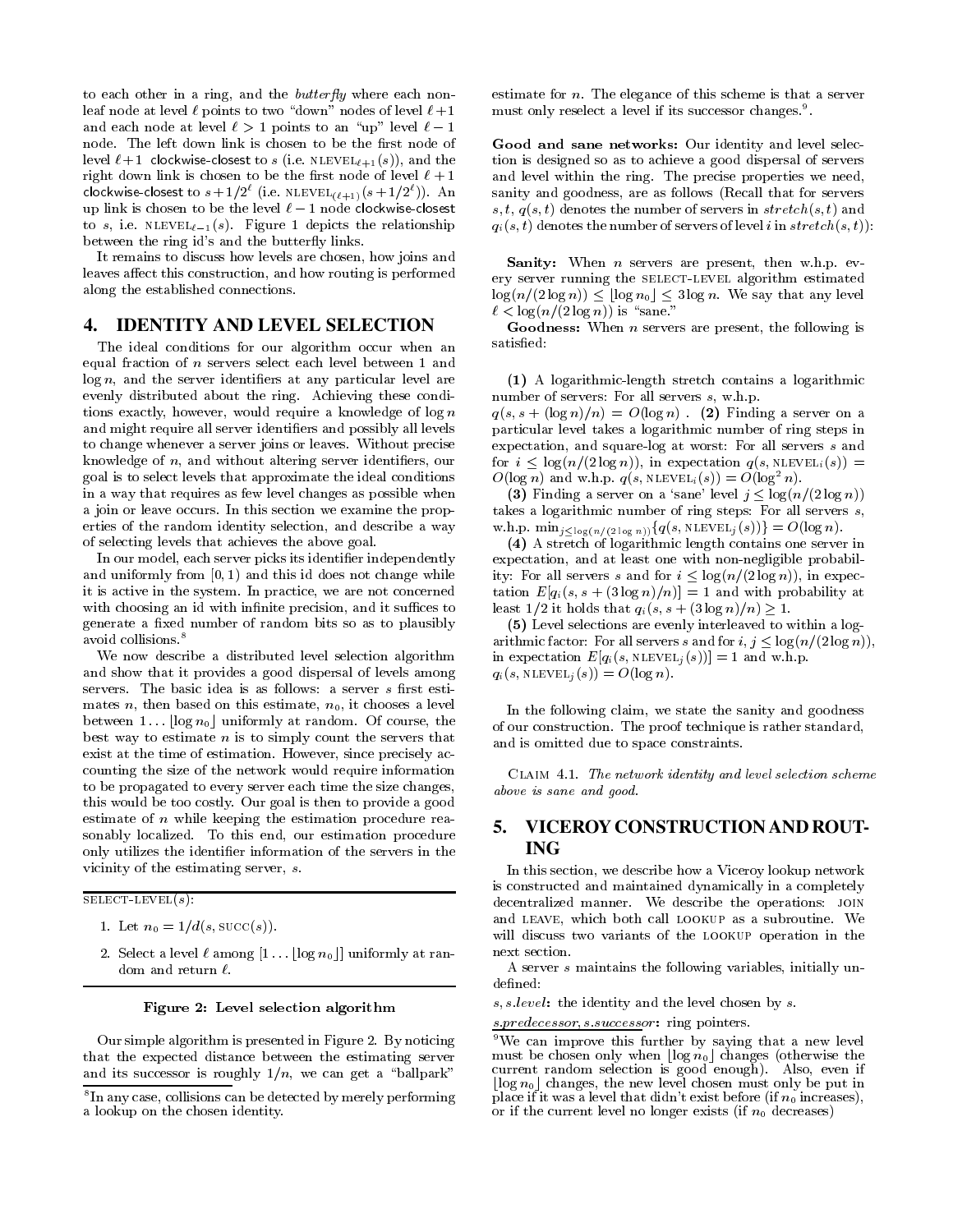s.nextonlevel, s.prevonlevel: level ring pointers  $s.left, s.right, s.up: butterfly points.$ 

JOIN Operation: The main operation we describe is how a server joins the network. For a server s to join the network, it performs the steps in Figure 3. If a server's level changes, then it will have to repeat steps 4 and 5.

- 1. Select an identity s according to the identity selection mechanism described in Section 4.
- 2. Find using the LOOKUP subroutine  $succ(s)$ . Update s.predecessor, s.successor,  $PRED(s)$ .successor and  $succ(s)$ , predecessor so as to insert s in its place on the ring.
- 3. Transfer from the successor all key value pairs with key between *s predecessor* and *s*.
- 4. Select a level s.level according to the level selection mechanism of Section 4. Find (by single stepping on the ring)  $s' = \text{NEXTONLEVEL}(s)$ and  $s'' = \text{PREVONLEVEL}(s)$ . Update s.nextonlevel, s prevonlevel, s" nextonlevel, and s' prevonlevel to insert s into its place on the level ring.
- 5. Find  $NLEVEL_{(s, level+1)}(s)$  (by single-stepping in the clockwise direction) and assign it to  $s.left$ . Find (using LOOKUP) clockwise-closest( $s + 1/2<sup>i</sup>$ ), and then find (by single stepping in the clockwise direction) NLEVEL<sub>(slevel+1)</sub>(clockwise-closest(s + 1/2<sup>i</sup>)). Assign it to s.right. Find  $NLEVEL_{(s.\text{level}-1)}(s)$  and assign it to  $s$  up.

### Figure 3: JOIN algorithm.

LEAVE Operation: When a server leaves, it will have to remove all of its outbound connections, and notify all of the servers with inbound connections that they must find a replacement (which they will find using the LOOKUP subroutine)<sup>10</sup>. It must also transfer its resources to its successor.

Because of our level selection algorithm, it is likely that at levels beyond  $(\log n)/2$  there may be a sufficient gap between servers at the same level that single-stepping between them would take an unreasonable amount of time. In order to account for this, as well as to account for the possibility of certain levels not existing, when choosing up and down links as well as level ring links, we leave them unspecified if it requires more than  $O(\log^2 n)$  steps after the initial LOOKUP to find them. Note that by the goodness properties of level selection, none of the levels up to  $(\log n)/2$  are affected by this detail.

### **SIMPLE LOOKUP** 6.

In this section we introduce a slightly simplified routing protocol that performs competitively in the average case and illustrates the basic principles that we will refine in Section 7 to yield stronger high probability bounds. The simplified routing does not use the level ring links, only the successor, predecessor, and butterfly links.

Generally, the lookup subroutine is used both for maintaining the structure of the network (updates during join and leave) and for looking up keys. The purpose of subroutine LOOKUP $(x, y)$  is to find, starting at server y, the server clockwise-closest to the value  $x$ .

Routing occurs in three distinct phases. In the first phase, a level 1 ("root") server is found by following up links. In the second phase, the lookup is routed down from the root along down connections. In this phase, when we are at a node on level *i* we are at a distance at most  $1/2^{i-1}$  from the target. Then if the target is at distance  $1/2<sup>i</sup>$  or greater, we traverse down through the right link, and otherwise, down the left link. This phase terminates when it reaches a node with no down links or a node that overshoots the target. In the third phase, the ring is traversed either in the clockwise direction or in the counter-clockwise direction to the desired target. Figure 4 describes this procedure.

A couple of things are worth pointing out: The first and second stages will also be used in our more sophisticated lookup scheme, though the third phase will be different. A distributed version of this lookup algorithm would require some state denoting the current phase to follow a lookup request. It would also require a choice on how the return value is returned to the originator of the lookup (either directly, or by backward-chaining along the lookup path).

LOOKUP $(x, y)$ :

Initialization: Set  $cur$  to  $y$ .

- **Proceed to root:** If  $curlevel = 1$  goto traverse-tree phase. Else set  $cur = curup$  if it exists or else,  $cur =$ *cur.successor* and repeat phase.
- **Traverse tree:** If  $d(cur, x) < 1/2^{cur, level}$  then  $cur =$  $cur.left$  (go down left) if it exists. If  $d(cur, x) \geq 1/2^{cur/level}$  then  $cur = cur.right$  (go down right) if it exists. If the required down link does not exist or if it exists

and it overshoots the target, then goto traverse-ring phase. Else repeat this phase.

**Traverse ring:** If  $cur$  is the clockwise-closest server to  $x$ then compute a response to the lookup. Else, set  $cur =$ cur.successor or  $cur = cur.predecessary$ , whichever is closer to  $x$  and repeat phase.

Figure 4: Simple LOOKUP algorithm.

## **6.1 Simple Vicerov analysis**

In this section we make a preliminary analysis of the Viceroy lookup network according to the performance metrics introduced in Section 1. Recall that the definition of sanity (Claim 4.1) guarantees that w.h.p. all levels are under  $3 \log n$ . This immediately implies that traversing up and down the tree takes  $O(\log n)$  steps:

LEMMA  $6.1$ . If n servers are present, then the first two phases take  $O(\log n)$  steps w.h.p. (over the identifier and level choice).

<sup>&</sup>lt;sup>10</sup>This can be performed more efficiently by noticing that the replacements will point to the successor on the general or level rings, unless a level changes.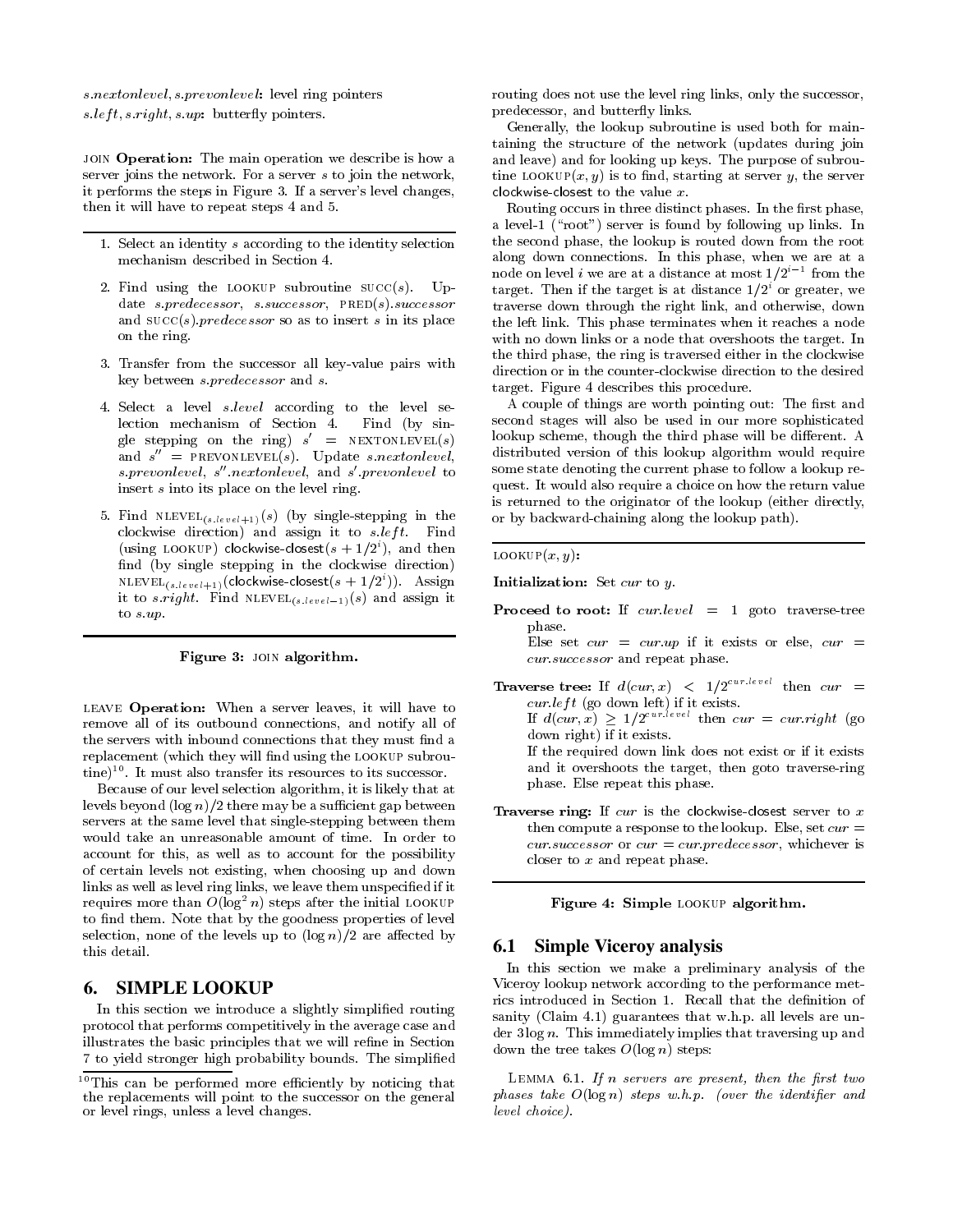PROOF. The main point to notice here is that starting with a node on level higher than  $\log(n/(2 \log n))$ , there may not exist up links to follow. However, by the goodness property  $(3)$  (Claim 4.1), traversing successors in the 1st phase finds a node with level  $\leq \log(n/(2 \log n))$  in  $O(\log n)$  steps. From there, each step in the first phase decreases the level by one, so the first phase takes  $O(\log n)$ . By sanity, there are at most  $3 \log n$  network levels, and since each step in the second phase increases the level by one, it also takes  $O(\log n)$ .  $\Box$ 

The third phase involves single stepping along ring links. In this simple version, it takes  $O(\log n)$  steps in expectation, and at worst  $O(\log^2 n)$  steps. Below, we optimize this step to use level ring links, and bring the worst case cost down to  $O(\log n)$ .

LEMMA  $6.2$ . If n servers are present, then the last phase takes an expected  $O(\log n)$  steps and  $O(\log^2 n)$  steps w.h.p. (over the identifier and level choice.)

PROOF. In the "Traverse-tree" phase, each time a down link is followed, the maximum possible distance to the target is halved. Therefore, at level  $k$  the greatest possible distance to the target is  $2^{1-k}$ . By goodness property (2) (Claim 4.1), down links exist for all nodes at level  $k \leq \log(n/(2 \log n))$ . So when a node s at level  $\log(n/(2 \log n))$  is ever reached in this phase, the maximum distance from to the target is  $(12 \log n)/n$ , which by goodness property (1) (Claim 4.1) is  $O(\log n)$  steps away from the target; or it might overshoot the target by an expected  $O(\log n)$  servers, and w.h.p. at most  $O(\log^2 n)$  servers (again by goodness property (2) Claim 4.1). Therefore, we have that the last phase takes an expected  $O(\log n)$  and at worst  $O(\log^2 n)$  total single steps.  $\Box$ 

Since the above lemmata hold regardless of the originating server or the target server, we get the following as a result:

COROLLARY  $6.3$ . If n servers are present in a Viceroy network, then the expected (over source and destination) di*lation of the simplified lookup scheme is*  $O(\log n)$  *and it is*  $O(\log^2 n)$  w.h.p. (over the identifier and level choice.)

We define the *load* of a lookup on a server to be the probability that it is involved in a search for a random value from a random starting point; the congestion of a network is then the maximum load on any server. This measure gives us an indication of whether there is a substantial bias in the number of routes through particular nodes during normal random traffic (where the assignment of keys is considered sufficiently random and there are no "hotspots")<sup>11</sup> and during periods of heavy traffic when nearly every route is being traversed. Given that we have a bounded degree network,  $\Omega(\log n)$  servers take part in a lookup for a random value and thus the best load we can expect would be  $\Omega(\log n/n)$ . On the other hand we have:

THEOREM 6.4. If n servers are present in a Viceroy network, then for any server the expected load is  $O((\log n)/n)$ and w.h.p. the maximum load on all servers is  $O((\log^2 n)/n)$ .

PROOF. To evaluate the load we will consider three possibilities for a server s to participate in a lookup from server  $y$  to  $x$ , corresponding to the three phases of routing. It is straight forward to see that each phase induces an expected  $O(\log n/n)$  load on s. We move to bound the worst case load.

Our proof strategy is to concentrate on a single type of walk leading to  $s$ , whereby type of walk we mean any particular, either upward or downward, sequence of link selections (e.g., left-left-left-right-left). In order to bound the worst case, we will prove below, in Lemma 6.5, that all nodes leading to s using a particular type of walk are within distance  $O(\log^2 n)$  of one another, w.h.p. We will make use of this property to bound the three phases separately as follows:

Node s is on the path to root (phase 1) Looking at the first phase, for a node  $s$  to be on the path to root from  $y$ , it must be on an upward path (e.g., up-up, or up-up-up). Since the strict distance of all upward links is zero, all sources  $y$ leading to s on upward paths are within distance  $O(\log^2 n)$ from one another w.h.p. Therefore, out of all paths, w.h.p. at most  $O((\log^2 n)/n)$  go through s in phase 1.

Node s is on route from level 1 to the lowest level The proof here is divided into two parts. First, we "count" the number of root nodes that have a path that goes through s. Then we calculate the probability that each such path is used.

By Lemma 6.5, for each particular type of walk from level 1 to s, there are source roots within at most  $O(\log^2 n/n)$ distance from one another w.h.p. We now turn to the probability that a particular walk from any root is chosen. By assumption, targets are distributed uniformly on the ring. Therefore, a server s of level i receives at most  $1/2^{i-1}$  of the walks that go through a particular root. In fact, the load may be somewhat lower due to overshooting, at which point the butterfly path is abandoned and the ring is traversed.

Putting all of the above together, we have that a node s of level i is on  $2^i$  types of walks from roots. Each has  $O((\log^2 n)/n)$  load w.h.p., and is selected with probability  $1/2^{i-1}$ . This induces a load of  $O((\log^2 n)/n)$  on s w.h.p.

The final routing stage This stage involves single stepping on the ring for an expected  $O(\log n)$  steps and at worst  $O((\log^2 n))$  w.h.p. by Lemma 6.2. Hence, there are an expected  $O(\log n)$  source nodes and  $O(\log^2 n)$  nodes w.h.p. on such paths.

In total, among all randomly selected sources and targets, there are expected  $O(\log n/n)$  routes that go through s, and  $O(\log^2 n/n)$  routes w.h.p., and this is the load inflicted on it.

$$
\mathsf{I} \mathsf{I}
$$

LEMMA 6.5. Let s be a node, and let two nodes  $r_1$  and  $r_2$ be such that a particular type of upward or downward "walk" (e.g., left-left-right) leads from both  $r_1$  and  $r_2$  to s. Then  $r_1$ and  $r_2$  are within distance  $O(\log^2 n/n)$  from one another  $w.h.p.$ 

PROOF. W.l.o.g, we look at the reverse walk starting from s. Define the strict place at which the walk ends to be<br>  $s + \sum_{j \in \text{RM}} 2^{-j}$  where RM =  $\{j | j'$ th move is right}. We now turn to bound the distance the walk ends from its strict

 $11$ This paper does not address the issue of hotspots, though traditional mechanisms such as multiple replica placement can be adapted to the distributed hash table framework.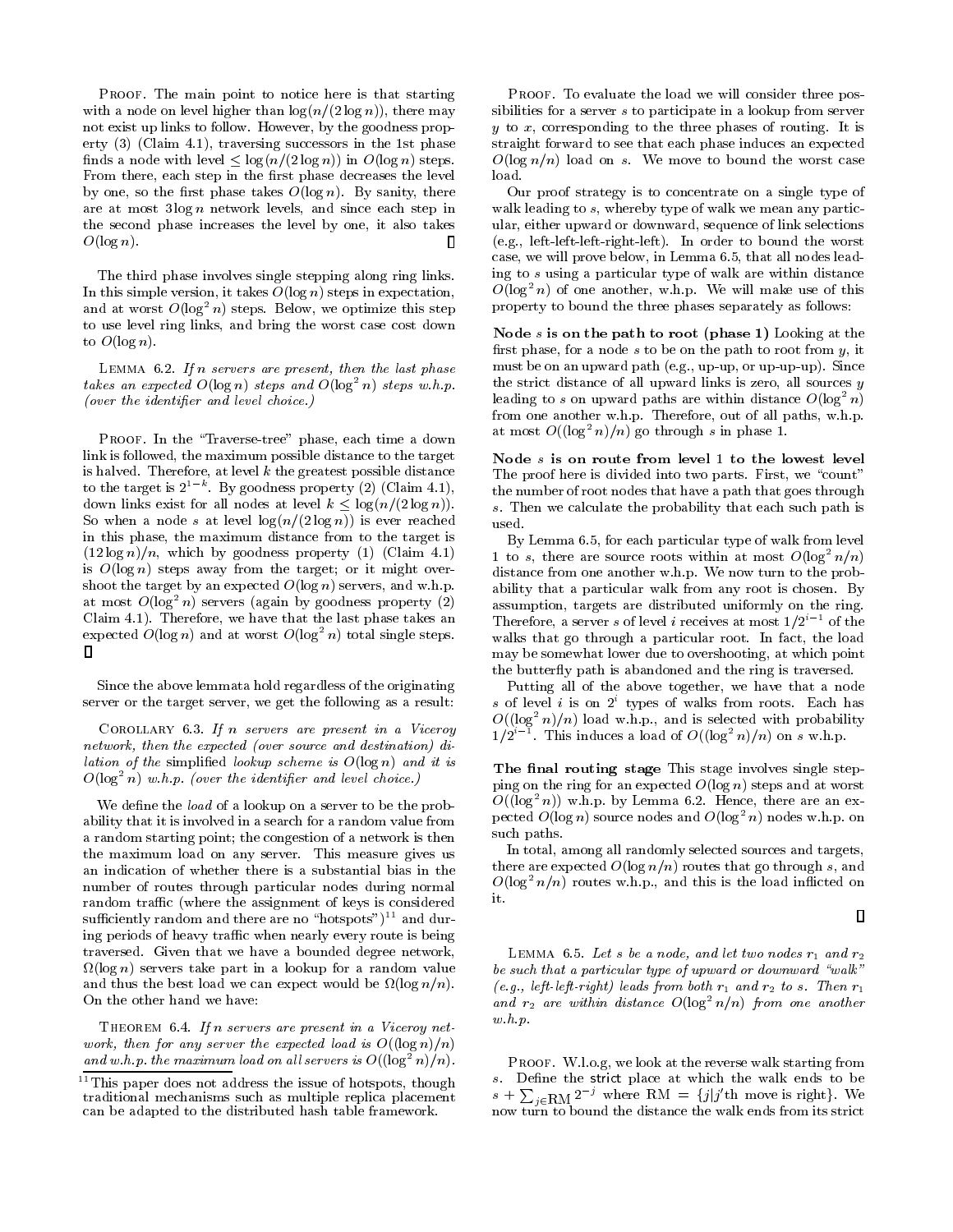place. By goodness property (4) (Claim 4.1), with probability 1/2 in case the walk starts with a left link, one is found within a distance  $(3 \log n)/n$  from s. Likewise, with probability at least  $1/2$  a right link is found within a distance  $(3 \log n)/n$  from  $r+1/2$ . If the desired link is not found, then again with probability  $1/2$  we have a link of the same desired level within additional  $(3 \log n)/n$  distance, and so on. When we finally find a link, we continue the series of experiments looking for the link dictated by the next move, and so on. This geometric experiment continues up to  $\log n$  levels. Therefore with probability  $1 - (\frac{1}{2})^{2 \log n} = 1 - 1/n^2$  the last link in the walk is within  $(3 \log n)/n$  $(2 \log n) = (6 \log^2 n)/n$ distance from the strict distance determined by the walk. Therefore we get that the two origins of the path,  $r_1$  and  $r_2$ , satisfy  $d(r_1, r_2) \le (12 \log^2 n)/n$ . Л

Finally, the connectivity properties of the Viceroy are as follows:

THEOREM 6.6. If n servers are present in a Viceroy network, then the out-degree of each node is 7 (only 5 of which are used in the simple version), the expected indegree is  $O(1)$ and the largest in degree is  $O(\log n)$  w.h.p. (over the iden*tifier* and level choice.)

PROOF. Fix any node s. Then the only nodes that may point to s are those of level s level and s level  $-1$  in  $stretch(s, PREVONLEVEL(s))$  and  $stretch(s, PREVONLEVEL(s 1/2^{s.\textit{level}}$ ). The result then immediately follows from goodness property  $(5)$  (Claim 4.1). П

#### **IMPROVED LOOKUP** 7.

The simple routing above achieves good expected behavior, but does not yield the desired  $O(\log n)$  dilation with high probability. In this section we show how to extend the lookup subroutine to achieve this goal.

The main problem resides in the third phase of the lookup algorithm where we must traverse the ring, even though there might be  $O(\log^2 n)$  servers between the current server and the target. An alternative approach that we now describe maintains the decentralized spirit of the Viceroy network and allows us to leave the basic construction unaltered. The idea is that the combination of the global and level rings can yield a better local routing mechanism than the global ring alone.

DEFINITION 7.1. The hopping path from  $s$  to  $t$  is the one obtained by starting with cur = s and setting cur = cur.nextonlevel if cur.nextonlevel  $\in$  stretch(cur, t), cur = cur prevonlevel if cur prevonlevel  $\in$  stretch(cur, t), otherwise setting  $cur = cur$  successor or  $cur = cur$  predecessor so as to minimize the distance to t. The process is repeated until the clockwise-closest node to t is found. The hopping length from s to t, denoted hops $(s, t)$ , is the number of servers in the hopping path.

We will show that hopping allows one to route through a poly-logarithmic number of nodes in a logarithmic number of steps w.h.p. By using this routing scheme in the third phase of our lookup algorithm, we will thus achieve the stronger bound we aim for. We modify the third phase lookup algorithm as in Figure 5.

LOOKUP $(x, y)$ : (third phase)

Traverse ring: If cur is the clockwise-closest server to  $x$  then compute a response to the lookup. Else, if cur.nextonlevel  $\in$  stretch(cur, x) then cur =  $cur.next on level$ , if  $cur.prevon level \in stretch(cur, x)$ then  $cur = cur.$  prevonlevel, else set  $cur =$ cur.successor or cur = cur.predecessor, whichever is closer to  $x$ . Repeat phase.

Figure 5: Modified third phase of the LOOKUP algorithm.

## 7.1 Improved lookup analysis

LEMMA 7.2. Let us consider a stretch of  $O(\log^2 n)$  servers between s and t in a sane and good network. With high probability, the hopping length between s and t satisfies hops(s, t) =  $O(\log n)$ .

PROOF. Consider a hopping path on the stretch. It will appear as a sequence of hops on the same level until that level has no more nodes within the stretch, then another sequence of hops on another level, and so on. For the remainder, we will only consider the hopping path before it gets within  $c \log n$  single-steps of the target, and show that this length is  $O(\log n)$  with high probability. The final  $c \log n$ single-steps can take at most  $O(\log n)$  hops. We'll call the first set of hops the "hopping phase" and the second set the "stepping phase".

The first task is to bound the number of times the level changes during the hopping phase. Notice that only one level that occurs in the stepping phase can be part of the hopping phase. Let's assume that the levels of the servers in the stepping phase are chosen sequentially until  $\log n/4$  distinct levels have been selected, and let  $X$  denote the number of trials necessary for this to occur. Because at any point fewer than  $\log n/4$  levels have been selected, then the probability of selecting a new level at any point is at least  $1/2$ . The expected value for X is clearly  $2 \log n/4$ . Using a Chernoff bound we have that

$$
\Pr[X > c \log n] \le e^{(c-1/2)^2 \log n/6} = \frac{1}{n^{(c-1/2)^2/6}}.
$$

Thus with high probability, at least  $\log n/4$  levels are in the stepping phase and thus are not in the hopping phase.

Now consider  $P_i$  to be the event that the *i*th server is on the hopping path. We'll use the principle of deferred decisions, and assume that the levels are selected as the hopping path proceeds from  $s$  to  $t$ , removing a candidate level each time a level change occurs. Besides the nodes that are in the path because a level change occurs (there can be at most  $(3 \log n) - (\log n)/4$  of these),  $P_i$  occurs only if it selects the same level as the last  $P_i$  to occur. The selection will be uniform out of the levels that haven't been in the hopping phase thus far. Using the bound we have on the number of different levels of hopping, the probability that  $P_i$  occurs is at most 4/  $\log n$ .

We can bound the number,  $P$ , of successful  $P_i$  events of this type using the Chernoff bounds. In a stretch of  $d \log^2 n$ servers, then have

$$
\Pr[P > 8d \log n] < e^{-(4d \log n)/3} < \frac{1}{n^d}.
$$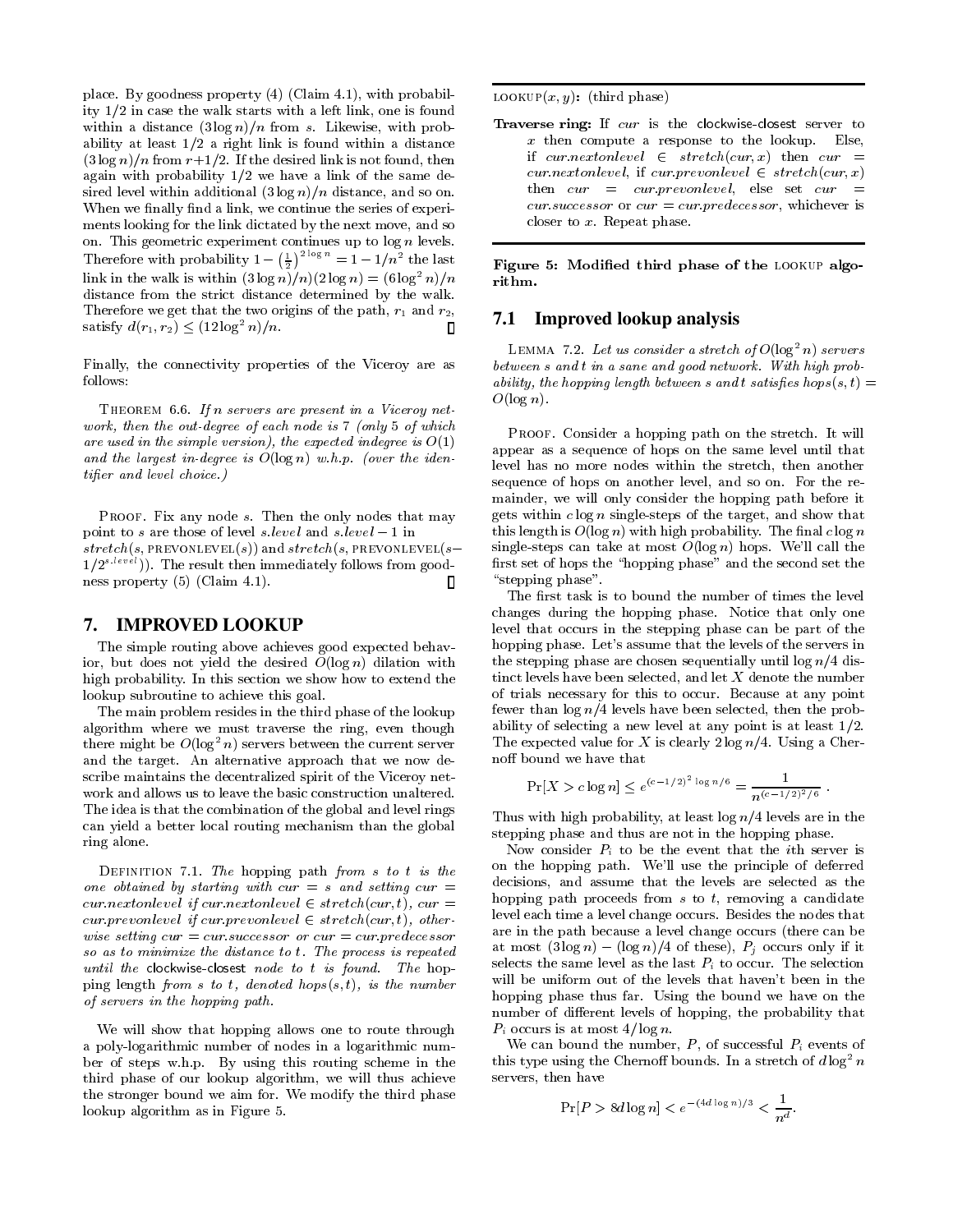Thus with high probability, there are  $O(\log n)$  level changes,  $O(\log n)$  "continuation" steps of the above type, and  $O(\log n)$ steps in the stepping phase. Л

The analysis of the dilation of the full Viceroy network differs from the simple one only in the last phase. Hence, we obtain the following as an immediate result.

THEOREM 7.3. If n servers are present in a Viceroy network, then the (worst-case) dilation of the network is  $O(\log n)$  $w.h.p.$  (over the identifier and level choice.)

We note that hopping does not harm the load incurred during the third phase of the lookup because it only reduces the chance of a server being in the hopping path. However, the load from the first two phases leaves the expected load as before.

#### 7.2 **Bounding Indegrees - The Bucket Solution**

So far we have concentrated on fixing the outdegree of nodes and creating a sparse network. This obviously yields small average indegree. However, the largest indegree in the network might still be as large as  $log n$  and thus a single server leaving would cause  $\log n$  linkage changes. To combat this we add another background process to the system which we call "buckets." Unfortunately, the details of the bucket mechanism are more involved than the rest of Viceroy so we only sketch its operation here.

Our approach is to improve the identifier and level selection procedures so that in stretches of length  $(\log n)/n$  we will have a constant number of servers (between  $c_1$  and  $c_2$  for some fixed  $c_1$  and  $c_2$ ) from each "sane" level. We achieve this by maintaining a distributed coordination mechanism between contiguous, non-overlapping sets of servers on the ring, buckets, consisting of  $O(\log n)$  servers each. Inside each bucket, we maintain a simple ring (which mostly overlaps the general ring, except that the end points of the bucket are also connected). The buckets are maintained so that several properties hold:

- **Size:** The size of a bucket is always  $\Theta(\log n)$ , that is whenever the size of a bucket drops below  $\log n$  it merges with a neighbor bucket, and whenever the size exceeds  $c \log n$  the bucket splits into two. Such merging and splitting might involve reassignment of levels to all members of the bucket. Within the bucket, a precise estimate of  $log n$  is maintained.
- Diversity: The levels inside a bucket are not assigned at random, rather it is assured that from each level in  $[1..\log n]$  there is at least one member and no more than c members. This assures that the indegree of any server is bounded by 2c. To maintain this last property it might be necessary to reassign a new level to some remaining server in the bucket when a server leaves the system (and the bucket).

Overhead: Note that when a node leaves this can cause at most  $O(1)$  other nodes to change their level selection. Also a join or leave can cause a bucket once in  $(c-1)$  log *n* steps to reshuffle (which involves  $O(\log n)$  changes, so the amortized complexity is  $O(1)$ .

Finally, buckets are also natural units for maintaining replicated data, e.g., on routing information, for fault tolerance.

## **Acknowledgments**

We thank Udi Wieder for a careful reading of the paper and John Mitchell for useful discussions.

#### 8. **REFERENCES**

- [1] N. Alon, M. Dietzfelbinger, P. B. Miltersen, E. Petrank, and G. Tardos. "Linear Hashing". Journal of the ACM Vol. 46, No. 5, 1999, pp. 667-683.
- [2] L. Barriére, P. Fraigniaud, E. Kranakis and D. Krizanc. "Efficient routing in networks with long range contacts". 15th International Symposium on Distributed Computing (DISC '01), Lecture Notes in Computer Science vol. 2180, Springer, 2001 pp.  $270 - 284.$
- [3] A. Fiat and J. Saia. "Censorship resistant peer-to-peer content addressable networks". Proceedings of the 13th ACM-SIAM Symp. on Discrete Algorithms, 2002.
- [4] S. D. Gribble, E. A. Brewer, J. M. Hellerstein, and D. Culler. "Scalable, distributed data structures for Internet service construction. Proc. Fourth Symposium on Operating System Design and Implementation (OSDI 2000), October 2000.
- [5] D. Karger, E. Lehman, F. T. Leighton, M. Levine, D. Lewin, and R. Panigrahy. "Consistent hashing and random trees: Distributed caching protocols for relieving hot spots on the World Wide Web". Proceedings of the 29th Annual ACM Symposium on Theory of Computing (STOC), pp. 654-663, May 1997.
- [6] J. Kleinberg. "The small world phenomenon: An algorithmic perspective". Proceedings of the 32nd ACM Symposium on Theory of Computing, May 2000, pp. 163-170. (A shorter version available as "Navigation in a Small World", Nature 406, August 2000, pp. 845.)
- [7] J. Kubiatowicz, D. Bindel, Y. Chen, S. Czerwinski, P. Eaton, D. Geels, R. Gummadi, S. Rhea, H. Weatherspoon, W. Weimer, C. Wells, and B. Zhao. "OceanStore: An Architecture for Global-Scale Persistent Storage", Proceedings of the Ninth international Conference on Architectural Support for Programming Languages and Operating Systems (ASPLOS 2000), November 2000.
- [8] N. Lynch, D. Malkhi and D. Ratajczak. "Atomic Data Access in Distributed Hash Tables", Proceedings of the International Peer-to-Peer Symposium, March 2002.
- [9] T. Lai and D. Wood. "Adaptive heuristics for binary search trees and constant linkage cost". Proceedings of the 2nd ACM-SIAM Symposium on Discrete *Algorithms*, pp. 72-77, San Francisco, CA, 1991.
- [10] M.-J. Lin. K. Marzullo and S. Masini. "Gossip versus Deterministically Constrained Flooding on Small Networks", Proceedings of the 14th International Conference on Distributed Computing, 2000, pp.  $253 - 267.$
- [11] R. J. Lipton and J. F. Naughton. "Clocked adversaries for hashing". Algorithmica, Vol. 9(3), 1993, pp.  $239 - 252.$
- [12] W. Litwin, M.A. Neimat, D. A. Schneider. "LH\*-A scalable, distributed data structure". ACM